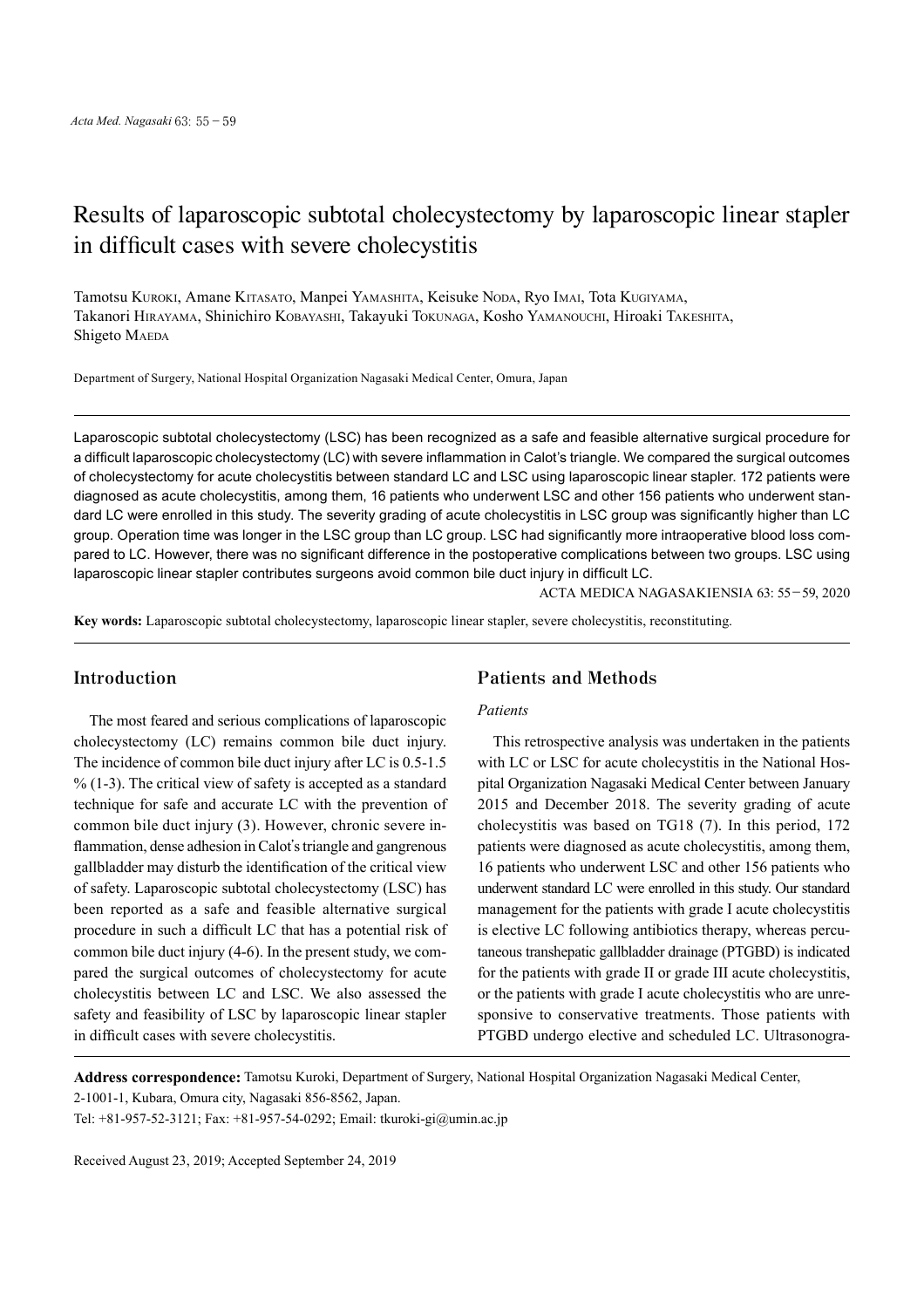phy (US) , computed tomography scan (CT), and magnetic resonance cholangiopancreaticography (MRCP) were performed for all patients in the present study. Informed consent was obtained from all patients, and the study protocol (# 29060) was approved by the Ethics Committee of National Hospital Organization Nagasaki Medical Center.

#### *Operative technique*

All LC and LSC were performed by fixed members including expert biliary surgeons. LC was performed using four-trocar technique under general anesthesia. The patients were placed in the supine position. The PTGBD catheter was removed just before operation. The first 12-mm laparoscopic trocar was inserted at the umbilicus using an open technique, and pneumoperitoneum was set at 8 mm Hg. The maximum intraabdominal pressure was 12 mm Hg. Three additional trocars were inserted: two 5-mm trocars levels with the right subcostal area, one 12-mm trocar level with the subxiphoid. First, we dissected the junction between the neck of the gallbladder and the cystic duct at the inferior margin of the gallbladder. After dissection of the triangle of Calot, the cystic duct and the cystic artery were exposed and we confirmed the critical view of safety. The cystic artery and the cystic artery were clipped and then divided with laparoscopic scissors. The gallbladder was dissected from the liver bed using a regular hook electrocautery device. When it was extremely difficult to expose and dissect the triangle of Calot or the neck of the gallbladder due to severe inflammation, LSC was performed. The gallbladder was divided downward from the gallbladder fundus to the neck. And then, we opened the gallbladder wall at the fundus. All gallstones were removed through the incision at the fundus and the orifice from the neck to the cystic duct was confirmed for prevention of the bile duct injury. The gallbladder was transected by a laparoscopic linear stapler (Powered ECHELON FLEX<sup>®</sup> GST system, ETHICON, Inc., Sommerville, NJ, USA) at the gallbladder neck (Fig 1). A disposable retrieval bag was inserted directly, and the gallbladder and the gallstones were then extracted. No intraperitoneal drainage tube was placed.

## *Data collection and statistical analysis*

The preoperative clinical status was examined by age, gender, comorbidity, American Society of Anesthesiologists (ASA) classification, laboratory findings such as leukocyte count and CRP, radiological findings such as wall thickness of the gallbladder on CT imaging. The wall thickness of gallbladder was measured using the maximum thickness on a transverse image of a CT scan. Numerical data were shown asthe median and range, and evaluated using Mann-Whitney *U*-test. Statistical analysis was carried out using SSPS version 23 (SSPS, Chicago, IL). *P* < 0.05 was considered statistically significant.

## **Results**

#### *Clinical characteristics on admission*

During the study period, 172 consecutive patients admitted due to acute cholecystitis. Among them, 16 patients (9%) underwent LSC. Clinical characteristics were shown in Table 1. The median age of the patients who underwent LC and LSC were 62.5 and 63.5 years. Age, sex, and comorbidity



**Figure 1.** Subtotal reconstituting cholecystectomy using laparoscopic linear stapler. The gallbladder was transected by a laparoscopic linear stapler at the gallbladder neck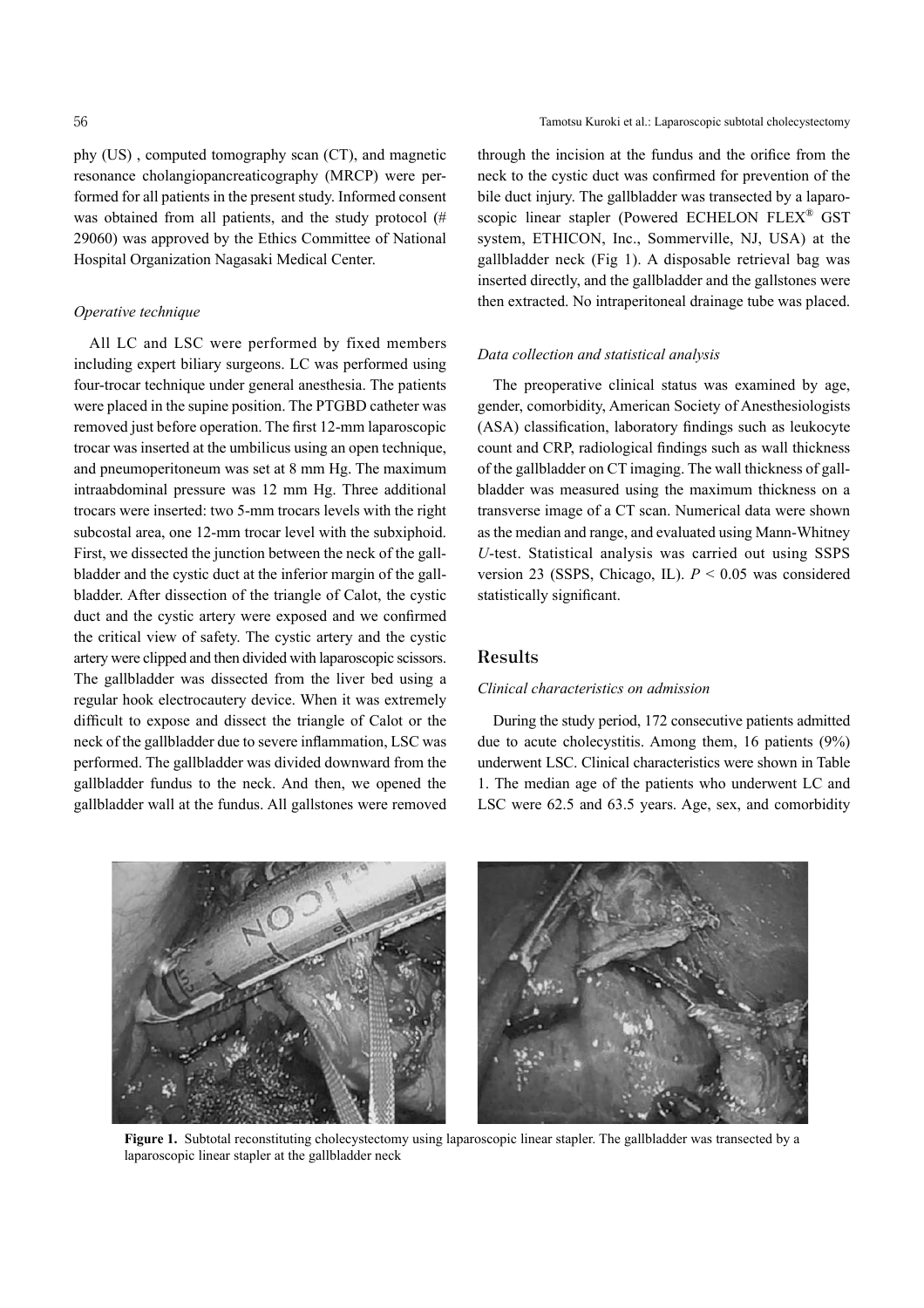Tamotsu Kuroki et al.: Laparoscopic subtotal cholecystectomy 57

**Table 1.** Preoperative characteristics of patients undergoing LC and LSC.

| Characteristics                                          | $LC$ (n=156)         | LSC $(n=16)$          | P value      |
|----------------------------------------------------------|----------------------|-----------------------|--------------|
| Age [years] (median, range)                              | $62.5(23-98)$        | $63.5(39-84)$         | 0.214        |
| Gender                                                   |                      |                       | 0.434        |
| male                                                     | 78                   | 6                     |              |
| femal                                                    | 78                   | 10                    |              |
| Comorbidity                                              |                      |                       | 0.730        |
| Cardiovascular disease                                   | 21                   | 2                     |              |
| Diabetes mellitus                                        | 15                   |                       |              |
| Pulmonary disease                                        | 12                   |                       |              |
| Chronic liver disease                                    | 4                    |                       |              |
| Tokyo Guidelines 2018                                    |                      |                       | ${}_{0.001}$ |
| grade I (mild)                                           | 91                   | $\Omega$              |              |
| grade II (moderate)                                      | 60                   | 14                    |              |
| grade III (severe)                                       | 5                    | 2                     |              |
| WBC on admission [count/mL] (median, range)              | 7,950 (2,900-28,000) | 14,750 (8.900-21,500) | ${}_{0.001}$ |
| $CRP$ on admission $[mg/d]]$ (median, range)             | $0.99(0.14-32.44)$   | 22.40 (9.40-33.56)    | ${}_{0.001}$ |
| Gallbladder wall thickness using CT [mm] (median, range) | $3(1-12)$            | $7.5(2-10)$           | ${}_{0.001}$ |

LC, laparoscopic cholecystectomy; LSC, laparoscopic subtotal cholecystectomy.

**Table 2.** Perioperative characteristics of patients

| Characteristic                                     | $LC$ (n=156) | LSC $(n=16)$   | P value      |
|----------------------------------------------------|--------------|----------------|--------------|
| Preoperative PTGBD                                 | 28           | 9              | ${}_{0.001}$ |
| ASA score                                          |              |                | 0.045        |
|                                                    | 60           |                |              |
| П                                                  | 95           | 14             |              |
| Ш                                                  |              | $\Omega$       |              |
| Operation time [min] (median, range)               | 104 (47-278) | 165.5 (89-243) | ${}_{0.001}$ |
| Intraoperative blood loss [g] (median, range)      | $5(0-1010)$  | $22.5(0-225)$  | ${}_{0.001}$ |
| Postoperative complication                         |              |                | 0.390        |
| Bile leakage                                       |              |                |              |
| Postoperative bleeding                             |              | $\Omega$       |              |
| Surgical site infection                            | 2            | $\Omega$       |              |
| Postoperative hospital stay [days] (median, range) | $4(2-27)$    | $6.5(4-25)$    | ${}_{0.001}$ |

PTGBD, percutaneous transhepatic gallbladder drainage.

did not differ significantly between two groups. The severity grading of acute cholecystitis of patients who underwent LC and LSC were grade I in 91 and 0 patients, grade II in 60 and 14 patients, and grade III in 5 and 2 patients, respectively. The severity grading of acute cholecystitis in LSC group was significantly higher than LC group ( $P \le 0.001$ ). Preoperative WBC were 7,950 and 14,750 ( $P < 0.001$ ), and CRP were 0.99 and 22.40 ( $P < 0.001$ ). Median gallbladder wall thickness on CT imaging were 3 and 7.5 mm ( $P < 0.001$ ), respectively.

#### *Perioperative characteristics of patients*

Perioperative characteristics of patients were shown in Table 2. Preoperative PTGBD was performed in 28 patients (18%) in the LC group, 9 patients (56%) in the LSC group. The number of patients who underwent preoperative PTG-BD was significantly larger in the LSC group ( $P < 0.001$ ). ASA score of patients who underwent LC and LSC were grade I in 60 and 2 patients, grade II in 95 and 14 patients, and grade III in 1 and 0 patients, respectively. The number of patients with ASA score grade II or III was significantly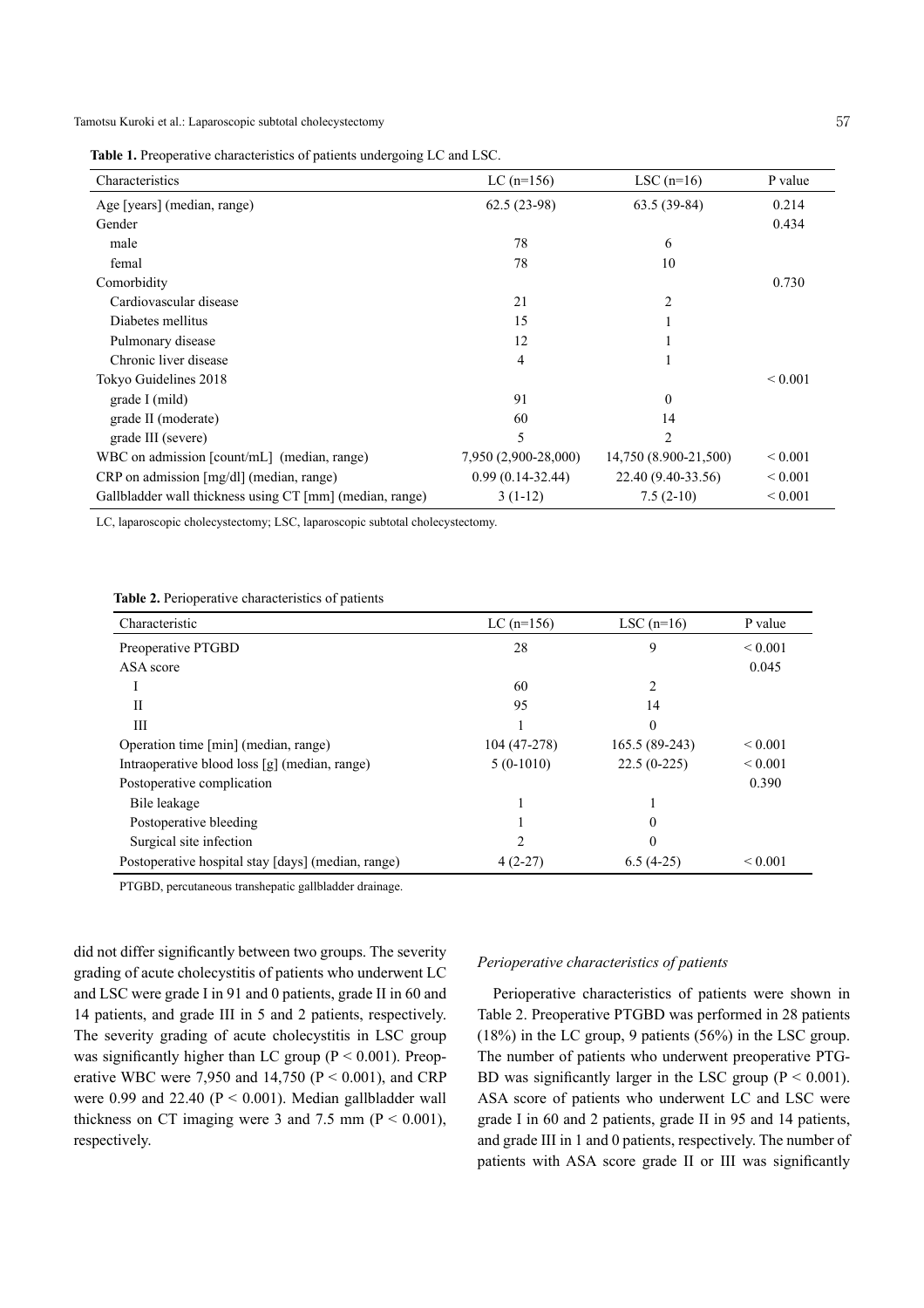larger in the LSC group ( $P = 0.045$ ). Although there was no routine intraoperative cholangiography in our strategy for LC or LSC, one case of LSC was performed intraoperative cholangiography using endoscopic nasobiliary drainage (ENBD) tube which was inserted in the common bile duct preoperatively. Operation time was longer in the LSC group (median 165.5 versus 104 min) ( $P < 0.001$ ). LSC had significantly more intraoperative blood loss compared to LC (P  $\leq 0.001$ ). However, there was no significant difference in the postoperative complications between two groups. In the LC group, 1 patient had minor bile leakage, 1 patient had postoperative bleeding, and 2 patients had surgical site infection. In the LSC group, 1 patient had minor bile leakage. These 2 patients who had bile leakage in the two groups promptly resolved after transpapillary approach. There was no mortality in the both groups. The postoperative hospital stay in the LSC group was significantly longer than LC group (median 4 versus 6.5 days) ( $P < 0.001$ ).

## **Discussion**

LSC is recommended to avoid the intraoperative bile duct injury when severe inflammation and fibrous change of Calot's triangle is observed in cases of acute cholecystitis (4-6). LSC is secure surgical procedure for cases of technically difficult laparoscopic total cholecystectomy because no dissection is performed near the common bile duct. Subtotal cholecystectomy is divided into two categories, fenestrating and reconstituting subtotal cholecystectomy, according to the method of processing at neck of the gallbladder (8). In the present study, our choice for the subtotal cholecystectomy was reconstituting method in all cases. LSC group was associated with a higher grade of the acute cholecystitis according to the Tokyo Guidelines 2018 than LC group. In addition, LSC group showed more inflammation by the blood test and CT imaging compared to LC group. However, there was no significant difference in the incidence of the postoperative complication between LC and LSC group. Therefore, we consider that LSC by laparoscopic linear stapler is a feasible alternative procedure for a difficult LC with severe inflammation and fibrous change within Calot's triangle where there is risk of bile duct injury. When using laparoscopic linear staple for LSC, it is necessary to be careful to the injury of the common bile duct caused by the blind automatic suture (9). For the

preventing common bile duct injury, we have reported that the biliary navigation surgery using ENBD tube is useful for difficult LC (10). The ENBD tube in the common bile duct can provide a repeated intraoperative cholangiography for the identifying of the exact anatomical location of the biliary tract. Our series demonstrated a high incidence (56%) of the requirement for preoperative PTGBD in LSC group. Preoperative PTGBD can be a predictor of the LSC. In addition, the severity grading of acute cholecystitis using Tokyo Guidelines 2018, inflammation of blood test, and gallbladder wall thickness were useful for predictors of the LSC. We recommended a biliary navigation surgery using ENBD tube for acute cholecystitis patients who had such predictors of the LSC.

LSC has two important issues. First problem is retained gallstones in the remnant gallbladder and/or common bile duct. Meta-analysis described that retained gallstones occurred in 38 patients (3.1%) in the postoperative period (11). This problem can be solved with endoscopic treatment using endoscopic retrograde cholangiography or complete cholecystectomy. Second problem is incidental gallbladder cancer. Incidental gallbladder cancers were found in 0.3-0.5% of patients who underwent LC (12, 13). It is difficult to accurately distinguish between gallbladder cancer and inflammatory wall thickness. Therefore, if there is any possibility of gallbladder cancer preoperatively, we should complete total cholecystectomy. In addition, we should take care to prevent bile spillage during cholecystectomy at any time.

In conclusion, we do not recommend the choice of LSC as a routine surgical strategy for difficult LC. However, we demonstrated that LSC using laparoscopic linear stapler was a safe and feasible alternative to standard LC for the severe cholecystitis when it was impossible to exposure an accurate view of Calot's triangle due to severe inflammation and fibrous change during LC. LSC using laparoscopic linear stapler contributes surgeons avoid common bile duct injury in difficult LC.

## **Acknowledgment**

The authors have no conflicts of interest to disclose.